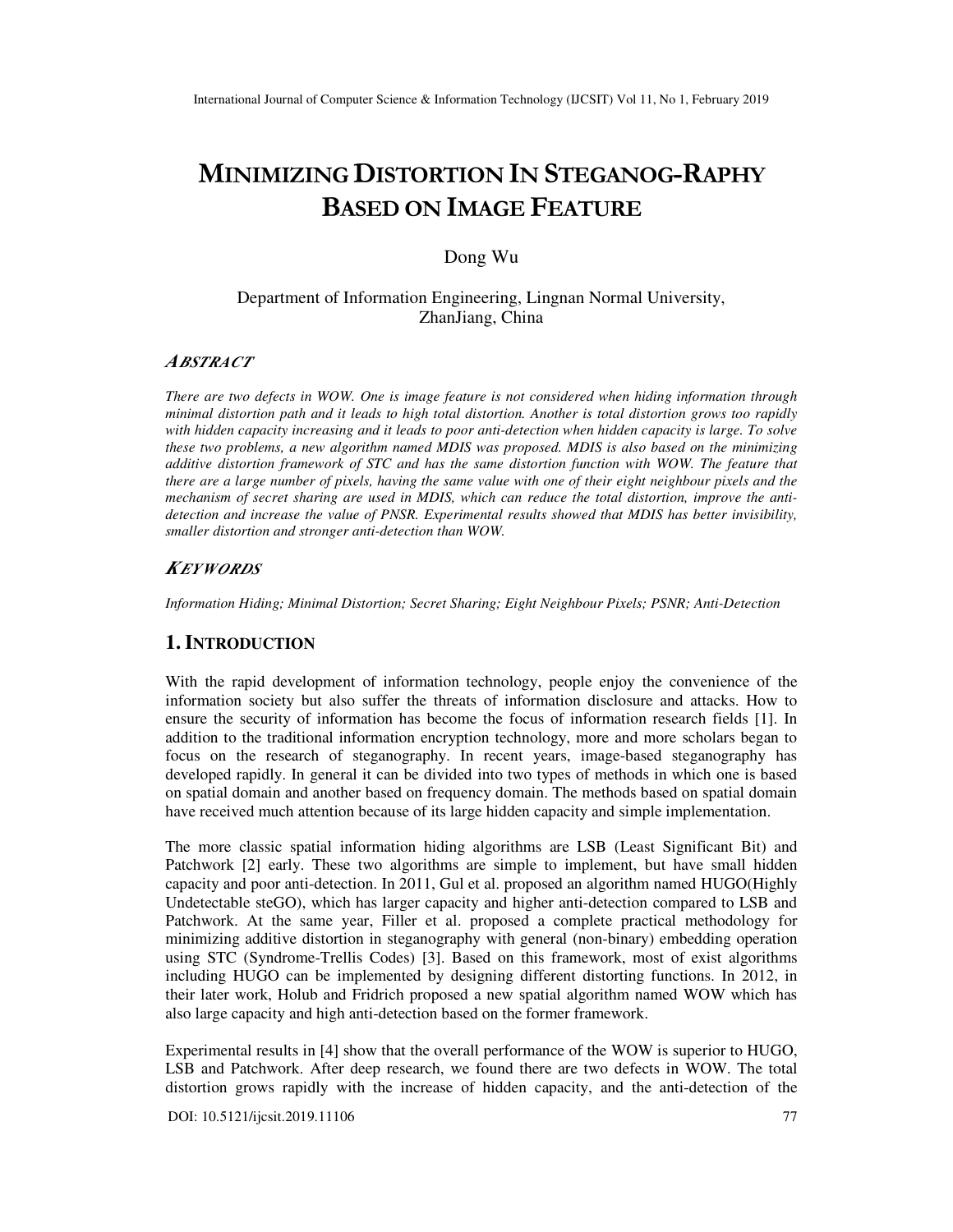algorithm also decreases drastically. In this paper, we first introduce the basic idea and the defects of WOW, then proposed a new information hiding algorithm named MDIS. MDIS and WOW use the same distortion function. However, in the process of embedding the secret information using the minimal distortion path, the information hiding rule is redesigned based on the facts that many pixels always have the same value with one of its eight neighbour pixels. At the same time, the mechanism of secret sharing [5] is also used in MDIS. There are two advantages in MDIS compared to WOW. MDIS get smaller total distortion and higher anti-detection after using feature mining of over image. It is also ensured that the anti-detection does not decrease drastically when the hiding capacity increases after using the mechanism of secret sharing. Experimental results show that MDIS is superior to WOW in terms of PNSR, total distortion and anti-detection.

# **2. BASIC IDEA AND DEFECTS OF WOW**

#### **2.1. BASIC IDEA OF WOW**

In 2012, WOW was proposed by Holub and Fridrich based on the STC framework. For a given cover image(*X*) and secrete information (*M*), the stego image(*Y*) is got through the following steps:

(1)Calculating the hiding capacity according to the cover image and secrete information. If secrete information is *m* bits, the number of rows and columns is  $n<sub>l</sub>$  and  $n<sub>2</sub>$  in cover image, then the hiding capacity is as follows:

$$
Payload = m / n_1 \times n_2 \tag{1}
$$

(2)Calculating the minimal distortion path through distortion function according to STC framework. The distortion function is as follows:

$$
D(X, Y) = \sum_{i=1}^{n_1} \sum_{j=1}^{n_2} \rho_{ij}(X, Y_{ij}) |X_{ij} - Y_{ij}|
$$
 (2)

In formula (2),  $X_{i,j}$  and  $Y_{i,j}$  respectively represent the value of pixel(*i,j*) in cover image and stego image.  $\rho_{ij}$  is the distortion parameter when  $X_{ij}$  becomes  $Y_{ij}$ . In WOW, WDFB-D Filter is used to calculate the value of  $\rho_{ij}$ . The specific calculation method is shown in formulas (3) and (4).

$$
\varepsilon_{ij}^k = |R^{(k)}| * |R^{(k)} - R_{[i,j]}^k| \approx |R^{(k)}| * |K^{(k)}|
$$
 (3)

$$
\rho_{ij}^{(p)} = \left(\sum_{k=1}^{F} \left| \mathcal{E}_{ij}^{(k)} \right|^p \right)^{-\frac{1}{p}}
$$
\n(4)

In formula (3), for given filter  ${B_n} = \{K^{(1)},..., K^{(F)}\}$ , the value in the *k*th direction is  $R^{(k)} = K^{(k)} * X$ . If the value of pixel *(i,j)* changes, then the new value in the *k*th direction is  $\mathcal{F}_{i,j,1}^{k}$ . In formula (4), the value of P is generally -1 and *F* represents the filtering direction.

(3)Information hiding is performed through change the value (plus or minus one) of pixels in minimal distortion path.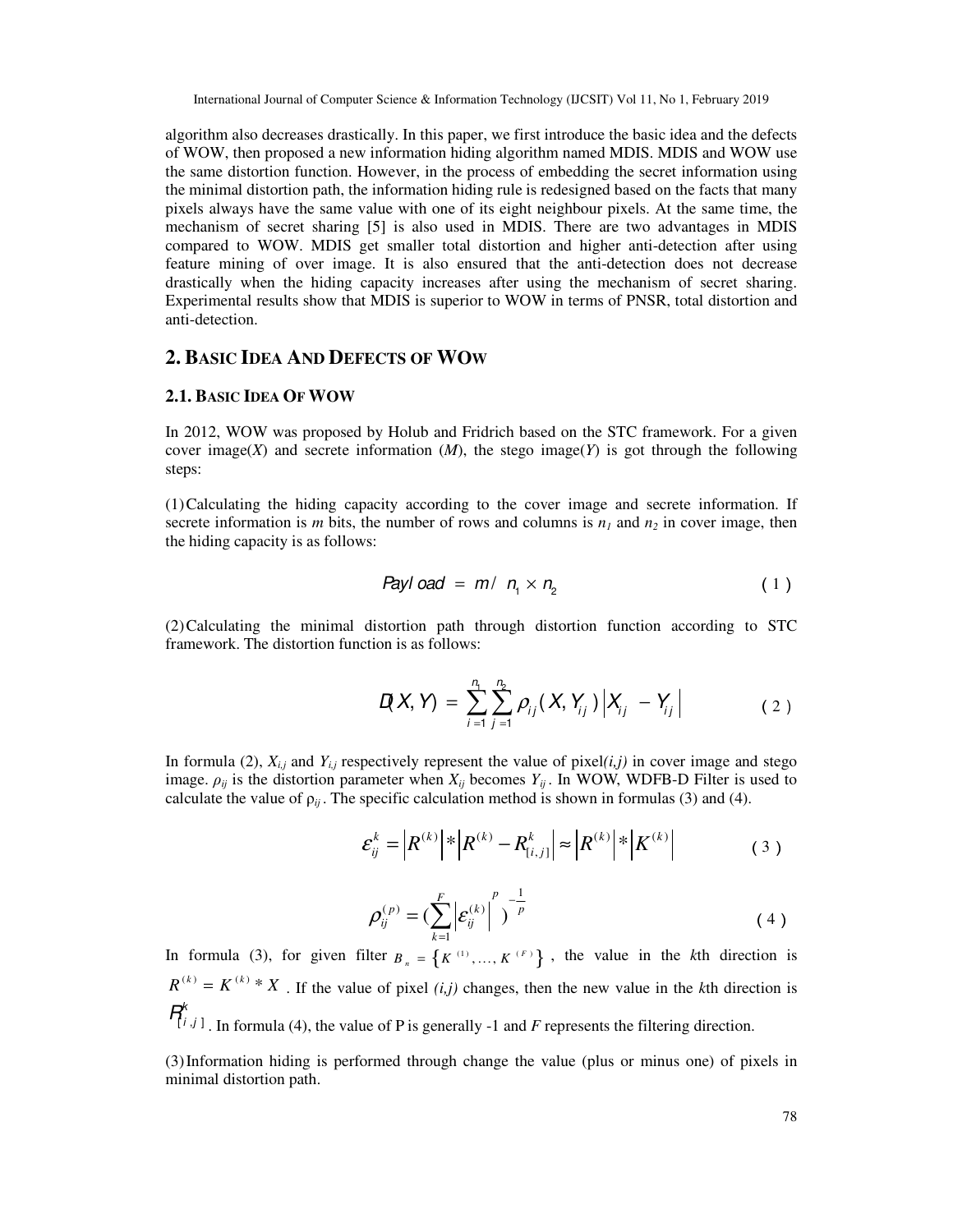## **2.2. DEFECTS OF WOW**

WOW is best in existing spatial algorithms. However, we found that there are two defects in WOW. One is that only the change of the value of pixels is considered in total distortion, but the feature of cover image is not utilized to server for hiding information. Another is that the total distortion grows obviously with the increase of hidden capacity, and the anti-detection of the algorithm also decreases drastically. Here we analyze these two defects in detail.

# (1)Analyzing the feature of cover image

Spatial redundancy is ubiquitous in image data and it is usually caused by the spatial coherence between the colors of sampling points in a same scene surface. Especially the value of some pixel is always the same with one of its eight neighbor pixels. In experiment 1, we selected randomly 200 images with different sizes and types, and then respectively counted the number of pixels, having the same value with one of their eight neighbor pixels. The way of counting is shown in formula (5) and the results are seen in table 1.

$$
\sum_{i=1}^{m} \sum_{j=1}^{n2} i f(X[i,j]) = X[i',j']) \text{ Num} = \text{ Nmm} + 1 \tag{5}
$$

In formula (5),  $n_1$  and  $n_2$  is the number of rows and columns.  $X(i',j')$  is one of the eight neighbor pixels which has the same value with pixel *X(i,j)*.

In order to compare and analyze intuitively, the results of multiple images are averaged. The specific statistical results are shown in Table 1:

| Image type | <b>Image size</b> | <b>Number</b> | $Percentage(Number/n1*n2)$ |
|------------|-------------------|---------------|----------------------------|
| landscape  | 600*800           | 226704        | 47.23%                     |
| people     | 680*1024          | 478094        | 68.66%                     |
| plants     | 780*1024          | 532946        | 66.73%                     |
| fruits     | 640*780           | 299970        | $60.09\%$                  |

Table 1. The number of pixels and percentage who have the same value with one of their eight neighbor pixels

As can be seen from Table 1, there are nearly 50% pixels in the all randomly selected types of images that have the same values with one of their eight neighbor pixels. If we can utilize this feature to hide information, the change to cover image will be reduced. Then the total distortion also can be reduced and the anti-detection ability of the algorithm can be improved too.

To illustrate this feature of image can be applied to the algorithm, we designed the experiment 2. We selected randomly 50 images as cover images and use them to hide information with WOW. Then we counted the number of pixels whose value changed in minimal distortion path and among these pixels also counted the number of pixels who have the same values with one of their eight neighbor pixels. The statistical results are shown in Table 2.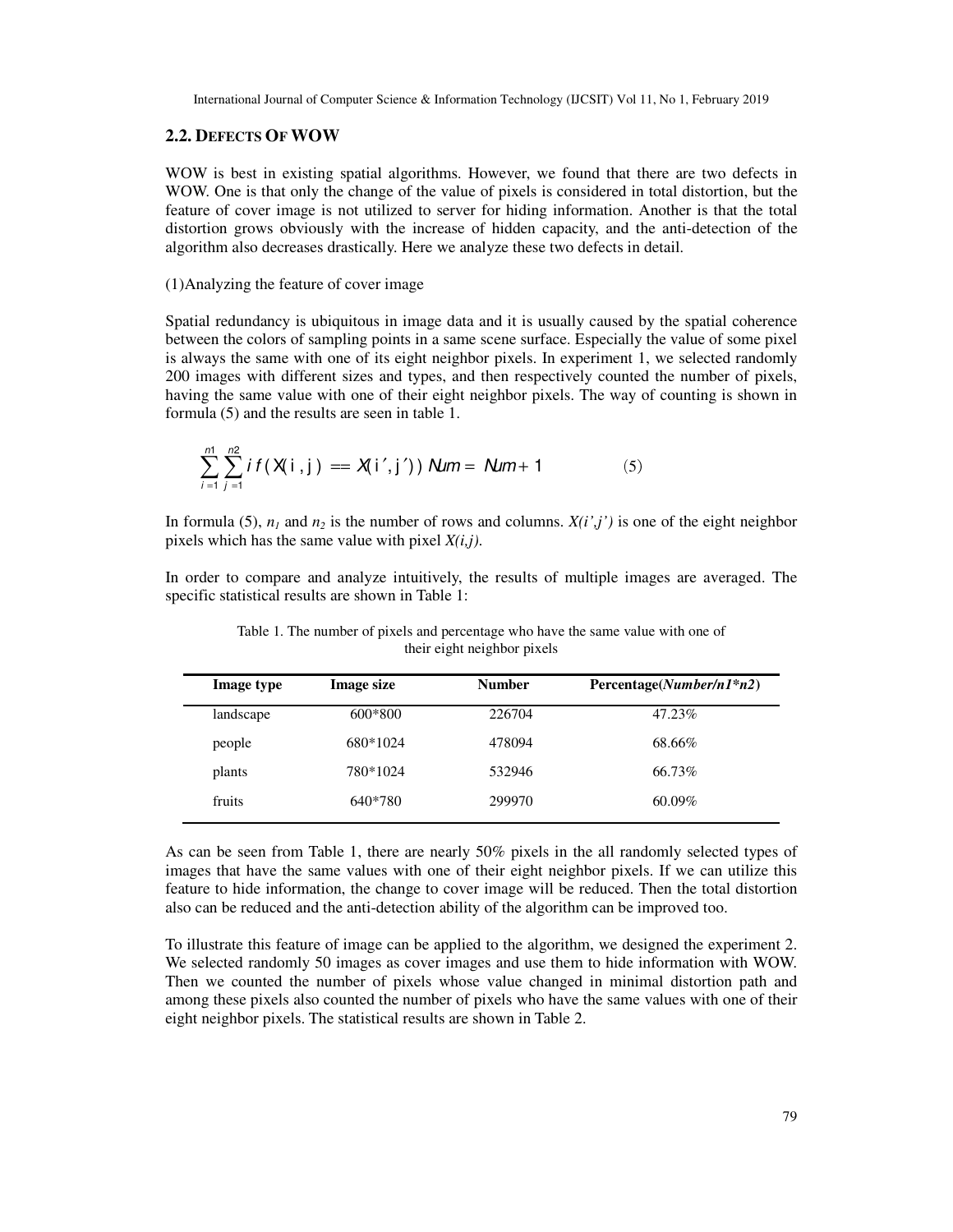| <b>Hiding Capacity</b> | $N_{\rm changed}$ | $N_{\text{same}}$ | Percentage(N <sub>same</sub> /N <sub>changed</sub> ) |
|------------------------|-------------------|-------------------|------------------------------------------------------|
| 0.1                    | 9040              | 1179              | 13.04%                                               |
| 0.2                    | 20283             | 3074              | 15.16%                                               |
| 0.3                    | 32970             | 5581              | 16.93%                                               |
| 0.4                    | 46888             | 8666              | 18.48%                                               |
| 0.5                    | 62107             | 12396             | 19.96%                                               |
| 0.6                    | 78546             | 16829             | 21.43%                                               |
| 0.7                    | 96299             | 22145             | 23.00%                                               |
| 0.8                    | 114750            | 28375             | 24.73%                                               |

Table 2. The number of pixels whose values changed in minimal distortion path

We can know that there are nearly 20% pixels whose values are same with one of their eight neighbor pixels in the minimal distortion path in WOW from table 2. And with the hidden capacity increasing, this image feature becomes more obvious. We can use this feature for information hiding algorithm. For each pixel in minimal distortion path has this feature, it represents a bit of hide information. In other word, without changing any value of pixels, embedding hiding information is done. Then the total distortion will be reduced and antidetection will be increased.

(2)The total distortion growing rapidly with the increasing of hidden capacity

In wow, with the increasing of hiding capacity, the total distortion grows rapidly and caused a decrease in anti-detection property. We have done experiments to compare the total distortion with different hidden capacities and the results are shown in figure 1 and figure 2. Although the total distortion of WOW is smallest compared to other algorithms (seen from figure 1), the total distortion in WOW grows very fast with the increasing of hidden capacity (seen from figure 2). Especially when the hiding capacity is greater than 0.5, the value of total distortion almost becomes twice for hidden capacity increased by 0.1. We introduce the mechanism of secret information sharing in MDIS to solve this problem.



Figure 1. Total distortion of all algorithms Figure 2. Total distortion of WOW

# **3. THE IDEA OF MDIS**

We proposed a new algorithm named MDIS based on the above analysis of two defects in WOW. In MDIS, we use the same distortion function with WOW, but we redesign the hiding rule through the minimal distortion path. We combine the feature that there are lots of pixels whose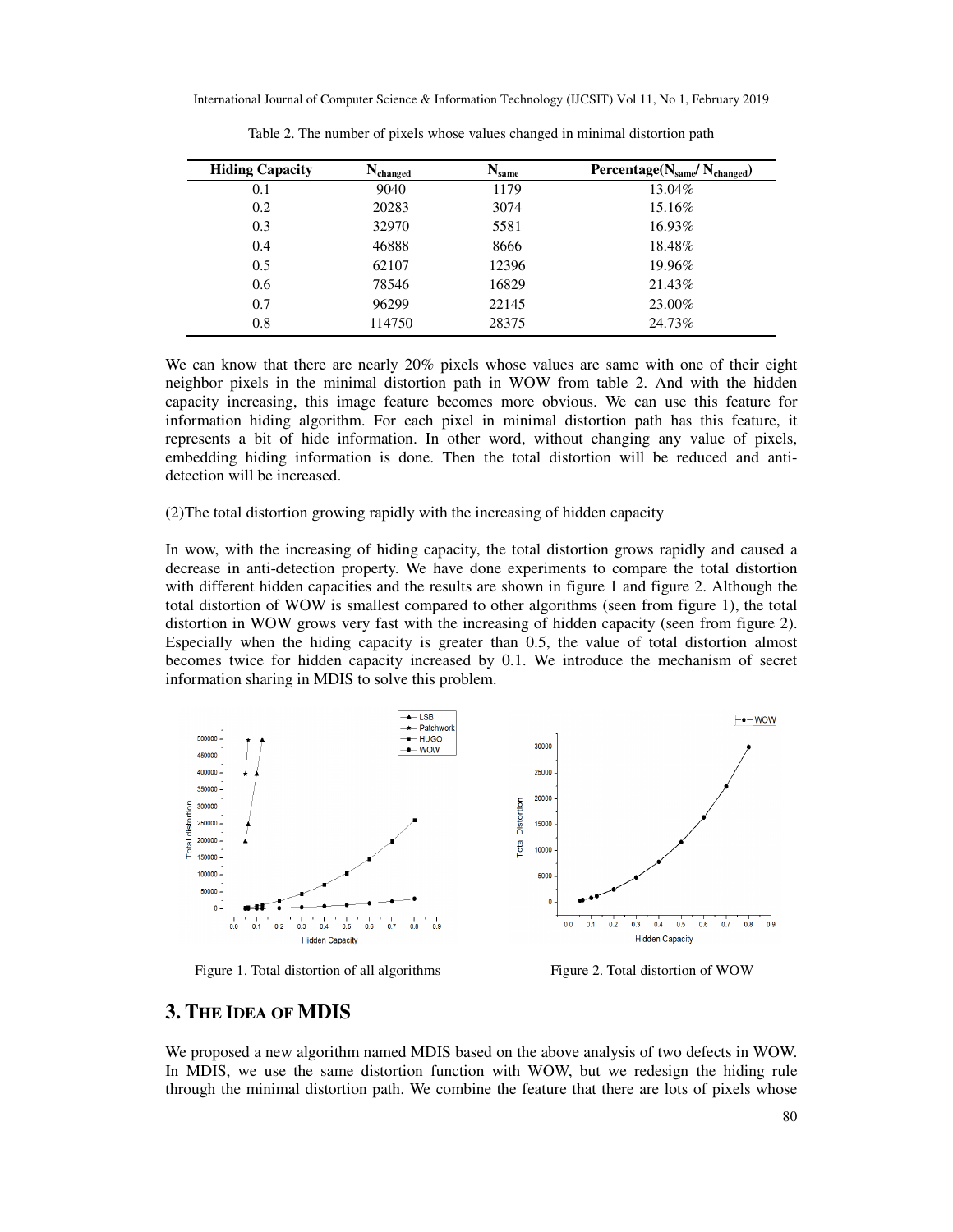values are same with one of their eight neighbor pixels and hiding information together. In addition we also join the mechanism of secret information sharing in MDIS. The basic idea of MDIS is as follows:

## **(1) Combining Hiding Information and the Feature of Image Together**

In MDIS, the minimal distortion path is found according to distortion function and hiding capacity. For each pixel in the minimal distortion path, we first check if there exists one of eight neighbor pixels whose value is same with this pixel. If the condition is true, it means there is a bit (0 or 1) of hidden information and we need not do anything to hide information. If it is false, then we select its adjacent pixel having the smallest distance and not in the main direction  $\frac{16}{1}$  of the image to do the operation (plus 1 or minus 1) to hide information.

We do this for the following reasons. First we avoid changing in the main direction to reduce the impact of modification in cover image. Second, we choose to modify the adjacent pixels is to not follow the traditional thinking in order to improve the security and reduce the probability of being detected. Experimental results show that this hiding strategy provides MDIS better anti-detection than WOW.

In the minimal distortion path, the algorithm for locating the position of the pixel where the secret information is embedded is as follows:

For each pixel  $P(x,y)$  in the minimal distortion path

```
iSame = 0; //by default, no neighbor pixels whose value is same with this pixel
iDiff = 255; //by default, the distance is 255changePos = (x,y); //By default, the pixel where the secret information is embedded
Foreach P(x1,y1) in sets of eight neighbor pixels
 If (x1,y1) is not valid continue;
 If P(x1,y1) == P(x,y) iSame=1; break;
 iTempDiff = abs(P(x,y), P(x1,y1); //get the distance of these two pixels
 if (iTempDiff \langle iDiff) && isNotMainDirection(x,y,x1,y1)
      iDiff = iTempDiff; 
     changePos = (x1,y1); //the inner loop ends here
 if (0 == iSame)p(chargePos) = p(chargePos) + 1;or p(\text{changePos}) = p(\text{changePos}) - 1; //hiding information
```
(2) With the mechanism of secret information sharing

In MDIS, there is a parameter named *MaxPayload*. When the hidden capacity exceeds *MaxPayload*, the secret information is divided into multiple parts using modulo operation. Each part will be hidden in a same cover image. Of course, the hiding capacity in each cover image is not exceeds *MaxPayload*. The design of dividing information includes three steps. Step one is getting the value of *N* (round up) and N is equal to *hidden capacity/MaxPayload*. Step two is choosing a random number  $M$  ( $M > = N$ ) between 1to 9. Step three is using  $M$ ,  $N$  and  $P$  (the location of every bit of hide information) to divided hidden information into *N* parts according to the value of *P%M*. Details are shown in figure 3: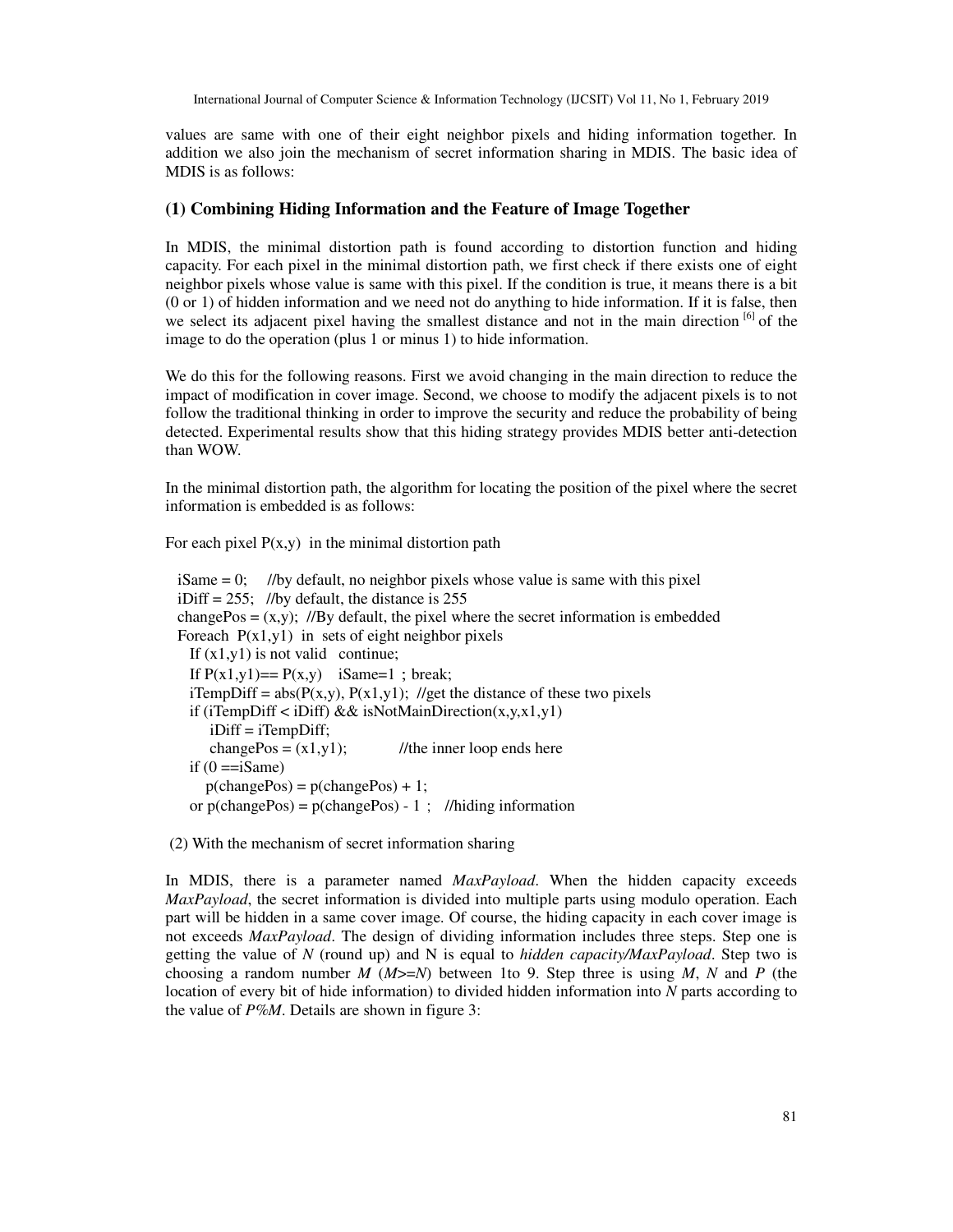| $N=4, M=9$ |     |     |  |  |  |
|------------|-----|-----|--|--|--|
|            |     |     |  |  |  |
|            | . 5 | 2,6 |  |  |  |

Figure 3.  $N=4$ ,  $M=9$ ; the first part information( $P\%M = 0,4,8$ ), the second part

information( $P\%M = 1,5$ ), the third part information( $P\%M = 2,6$ ), the forth part information( $P\%M = 3,7$ )

After using secret sharing, there will be multiple stego images. So receiver must get complete hidden information through the inverse of modulo operation from these stego images.

# **4. EXPERIMENTAL RESULTS AND ANALYSIS**

In order to compare the performance of two hidden algorithms, MDIS and WOW, we focus on the PNSR, total distortion and anti-detection in different hidden capacity.

# **4.1. COMPARING AND ANALYZING THE PNSR IN DIFFERENT HIDDEN CAPACITY**

The hidden capacity of MDIS, WOW and HUTO is 0-0.8, but the hiding capacity of LSB is 0- 0.125. Here we choose PSNR to compare and analyze. PSNR is an important technical indicator which can be used to determine whether the visual effect is good. PSNR also is an effective parameter standard to judge the invisibility of the algorithm. The larger the value of PSNR, the better the hiding effect is. We choose four standard images as cover images to do the test, four standard test images are shown in figure 4.



Figure 4. Test images

We calculate the value of PSNR in different hidden capacity. The experimental results are shown in table 3 and figure 6. From the results used Lena as cover image in table 3, we know that the value of PSNR in MDIS is highest in the same hiding capacity and followed by WOW, HUGO and LSB.

Table 3. The value of PSNR in different hidden capacity using Lena as cover image

| <b>Hiding Capacity</b> | PSNR (MDIS) | PSNR(WOW) | PSNR(HUGO) | PSNR(LSB) |
|------------------------|-------------|-----------|------------|-----------|
| 0.05                   | 73.2421     | 72.5481   | 71.7548    | 55.1286   |
| 0.125                  | 68.9979     | 67.9929   | 67.3914    | 51.1288   |
| 0.4                    | 63.4265     | 62.0965   | 61.6407    |           |
| 0.8                    | 60.1731     | 58.463    | 58.1732    |           |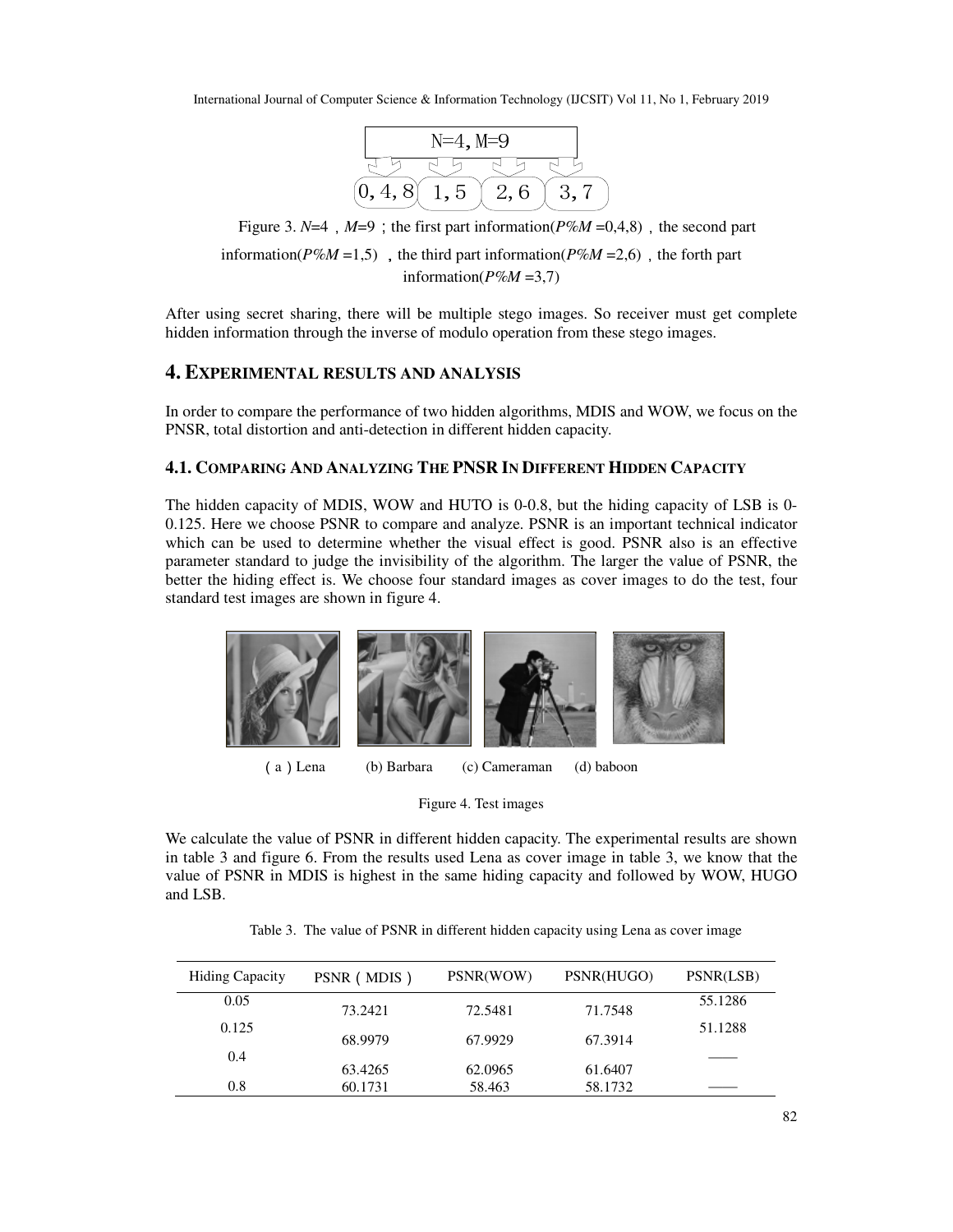There is a graphical representation of average PSNR of four standard images in different hidden capacity and different hiding algorithms in figure 5. We know that the trend of PSNR is consistent using all algorithms. The larger the hidden capacity, the smaller the value of PSNR is. But under the same cover image and the same hidden capacity, the performance of MDIS is best. That means the invisibility of MDIS is best.



Figure 5. The analysis of PSNR in MDIS, WOW and HUGO

## **4.2. THE ANALYSIS OF TOTAL DISTORTION IN STEGO IMAGE**

Because there is a same distortion function in WOW and MDIS, so it is very meaningful to compare the total distortion in the same hidden capacity. In the same hidden capacity, the one which has larger distortion has worse anti-detection. Using the tool of MATLAB and choosing randomly 50 images, we design two experiments. The first experiment is comparing and analyzing the total distortion without secret sharing. The second experiment is comparing and analyzing the total distortion with secret sharing. In the second experiment, there are multiply stego images, so we get the average total distortion. For MDIS, if it is not using secret sharing, we named it as MDIS-NS, else named it as MDIS. And we set *MaxPayLoad* = 0.3. The experimental results are shown in figure 6.



Figure 6. The total distortion of WOW, MDIS-NS and MDIS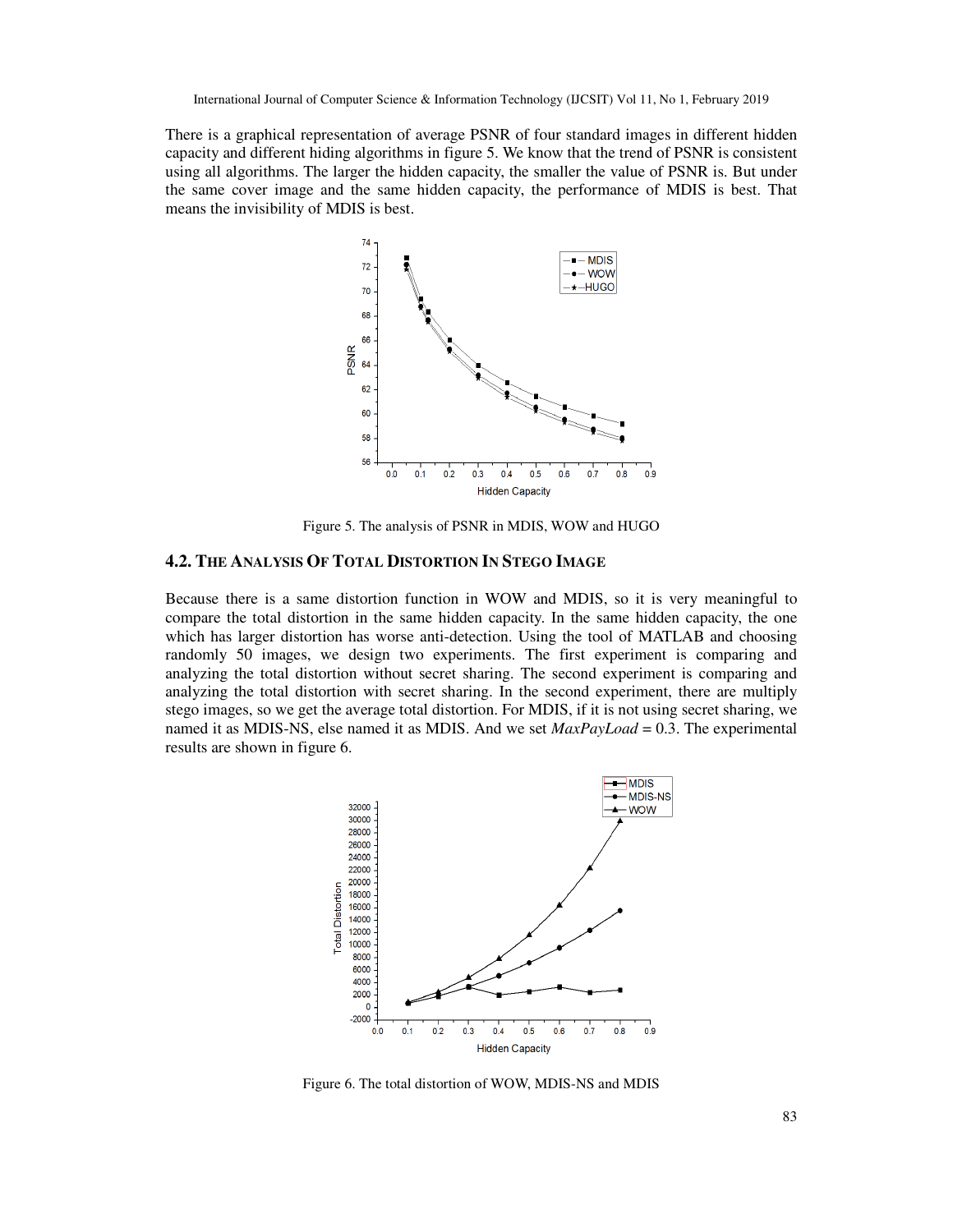From figure 6, although there is a same distortion function, even not using secret sharing, the total distortion in MDIS is smaller than in WOW in a same hidden capacity. As the hidden capacity increases, the gap between the two algorithms becomes more and more obvious. When the hidden capacity is greater than 0.5, the total distortion in WOW is almost twice as in MDIS. That means our operation for hiding information play a great role and the effect is very obvious. After using secret sharing, the average total distortion in multiply stego images in MDIS is much smaller than in WOW, and the effect is very prominent. Obviously, MDIS has much better performance in total distortion than WOW.

#### **4.3. COMPARING AND ANALYZING ANTI-DETECTION**

In our experiments, we choose two features: SPAM and SRM to analyze the anti-detection of algorithms  $[7, 8]$ . We design two experiments to test the anti-detection in different hidden capacity of three algorithms (MDIS-NS, MIDS and WOW). We set  $MaxPayload = 0.3$  and use EOOB<sup>[9]</sup> as the measurement of anti-detection. The higher the value of EOOB, the higher the probability of detection error, the better anti-detection performance of the algorithm has.



Figure 7. The anti-detection based on SPAM Figure 8. The anti-detection based on SRM

From figure 7 and figure 8, we can find that the trend of EOOB is very similar based on SPAM and SRM. With the increasing of hidden capacity, the EOOB in MDIS-NS and WOW has been falling too. But there is higher EOOB in MDIS-NS. Another point, the EOOB in MDIS is basically kept parallel after the hidden capacity exceeds 0.3. That means the anti-detection does not decrease with the increase of the hidden capacity. This is a very big improvement compared to WOW. So, we can conclude that the performance of MDIS-NS and MDIS are better than WOW.

# **5. CONCLUSIONS**

We proposed a new information hiding algorithm name MDIS, combining minimal distortion and image feature together, based on two defects of WOW. At the same time, we joint a secret information sharing mechanism in MDIS. The experimental results show that MDIS has better performance than WOW. MDIS has higher PSNR, smaller total distortion and higher EOOB than WOW. That means MDIS has better invisibility, smaller distortion and stronger anti-detection than WOW. There is still room for improvement in MDIS. The cover images must be used when the secret information is restored.